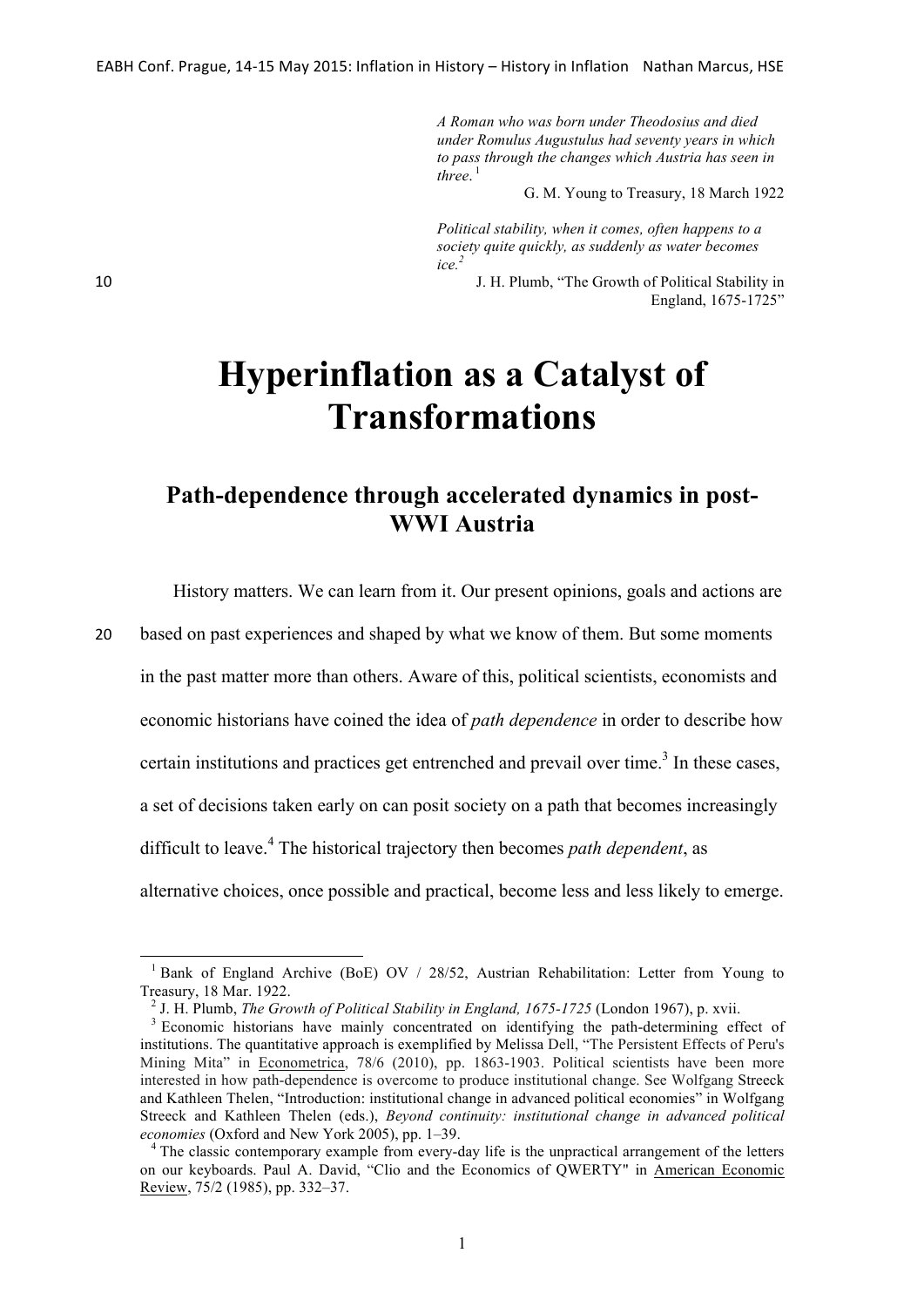Times of transition and the transformations that accompany them often incur such fateful choices, when decisions are made that are likely to delineate the path of society's political and economic development into the future.

30 Among the largest and most far reaching transformations brought on by the end of the First World War was the dismemberment of the Austro-Hungarian Empire. In its place emerged a number of new countries, all of which faced the challenge of transitioning from forming part of an Empire to becoming full-fledged independent nation-states. What had once constituted a single economic space in Central Europe was now divvied into separate national economies, each if which soon adopted its own currency.<sup>5</sup> In Austria as well as Hungary and Poland, this transition was marred by the experience of hyperinflation. As this paper argues, these two violent bouts of exchange-rate depreciation and price increases Austria experienced in 1921 and 1922 had path-determining effects.

40 Transitions – the sudden and often loosely (not to say lousily) coordinated transformation of a society and its institutions – are frequently accompanied by financial instability or collapse. The Bolshevik revolution completely destroyed the value of Russian paper money (deliberately, Lenin might have added, though Keynes would not believe him).<sup>6</sup> And in more recent times, the dismemberment of Yugoslavia during the early 1990s was accompanied by what probably still counts as the worst European episode of hyperinflation.<sup>7</sup> Not each and every turbulent transition is coupled with financial collapse and there are certainly cases of disastrous currency failures, such as present-day Zimbabwe, where hyperinflation does not serve as a

<sup>&</sup>lt;sup>5</sup> Hans Kernbauer, *Währungspolitik in der Zwischenkriegszeit*, (Vienna 1991), p. 25.<br><sup>6</sup> John Maynard Keynes, *The Economic Consequences of the Peace*, (New York 1920), p. 368.<br><sup>7</sup> James Lyon, "Yugoslavia's Hyperinflati

and Societies, 10/2 (1996), pp. 293-327.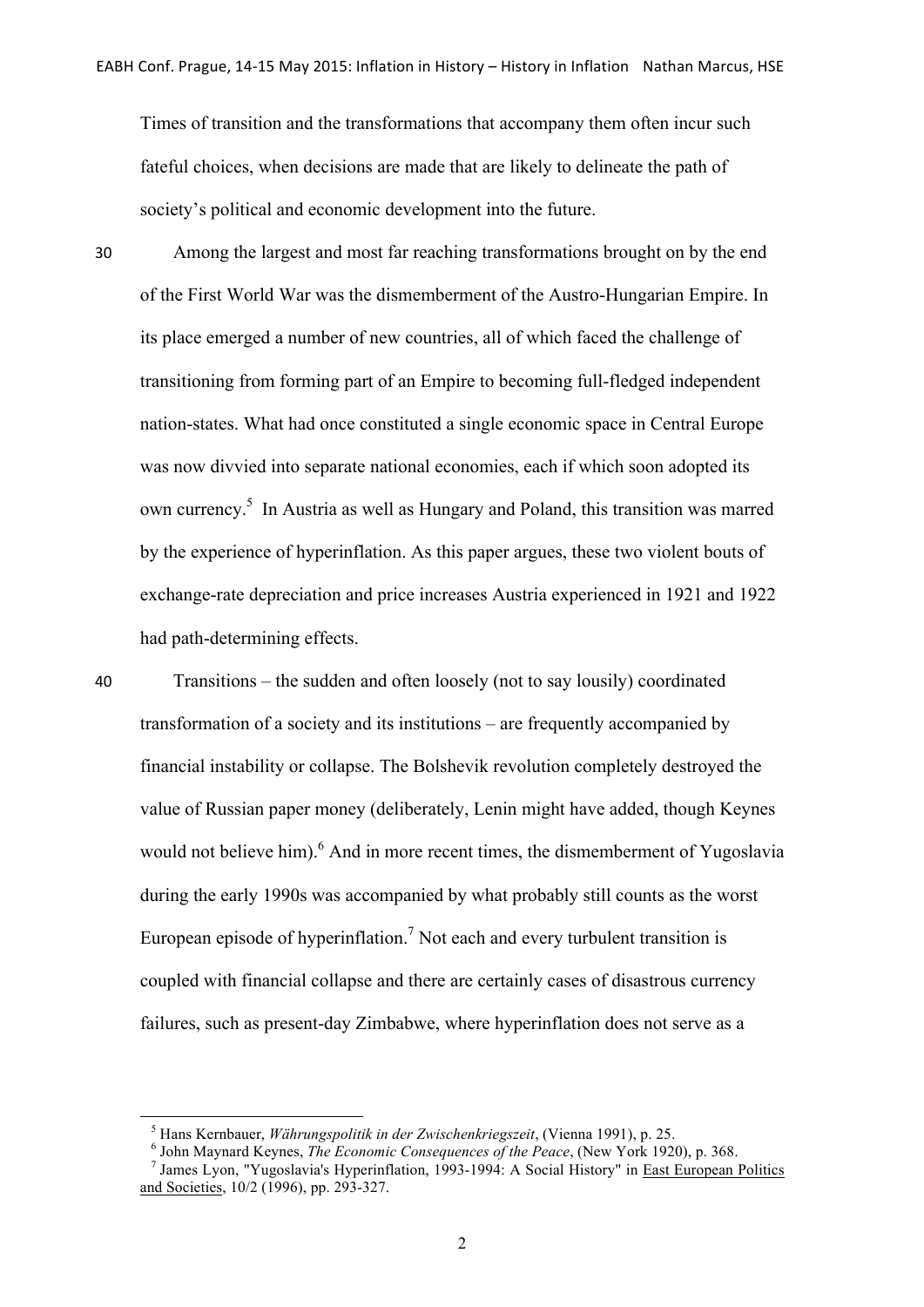backdrop to political transition.<sup>8</sup> More often then not, however, hyperinflations and

50 transitions go together. In the Austrian case hyperinflation might best be conceptualized as a catalyst of transition, one that sped up the transformative dynamics, thereby destroying alternatives that could have been taken had there been more time.

To paraphrase Milton Friedman, hyperinflation is always and everywhere a *modern* phenomenon.<sup>9</sup> To occur, large quantities of paper money need to constantly be printed, a fact that requires modern printing presses, presupposes the circulation of paper money and necessitates access to an advanced paper industry.<sup>10</sup> Early cases of high inflation precipitated the transition of more than one dynasty in Imperial China and a flood of paper money (*assignats*) accompanied the French Revolution, but

60 hyperinflations of truly catastrophic proportions only came about in the  $20^{th}$  century.<sup>11</sup> In the pre- and early-modern era, when money was synonymous with gold or silver coins, there could be no hyperinflation. But in a (not too distant) future, when states make away completely with physical money and replace it with bits and bytes, hyperinflations could develop a previously unknown level of velocity and destructiveness.

Beyond always being a modern phenomenon, each hyperinflation is also always the consequence of large budgetary deficits and lack of funding. The reason for printing huge sums of new money is always to finance government expenditure not covered by foreign borrowing or taxation. It is this fact that explains the increased 70 likelihood of hyperinflations during periods of transition, when the tax-collecting

 $8$  At the time of completion of this article it still remains to be seen if Venezuelan hyperinflation will be accompanied by a regime change.

<sup>&</sup>lt;sup>9</sup> Milton Friedman, "The Counter-Revolution in Monetary Theory" in <u>Institute of Economic Affairs</u><br>Occasional Paper, 33, (London 1970).

Forrest H. Capie, "Conditions in which Very Rapid Inflation has Appeared" in Forrest H. Capie (ed.), *Major Inflations in History* (1986), pp. 3-56. <sup>11</sup> Don Paarlberg, *An analysis and history of inflation* (1993).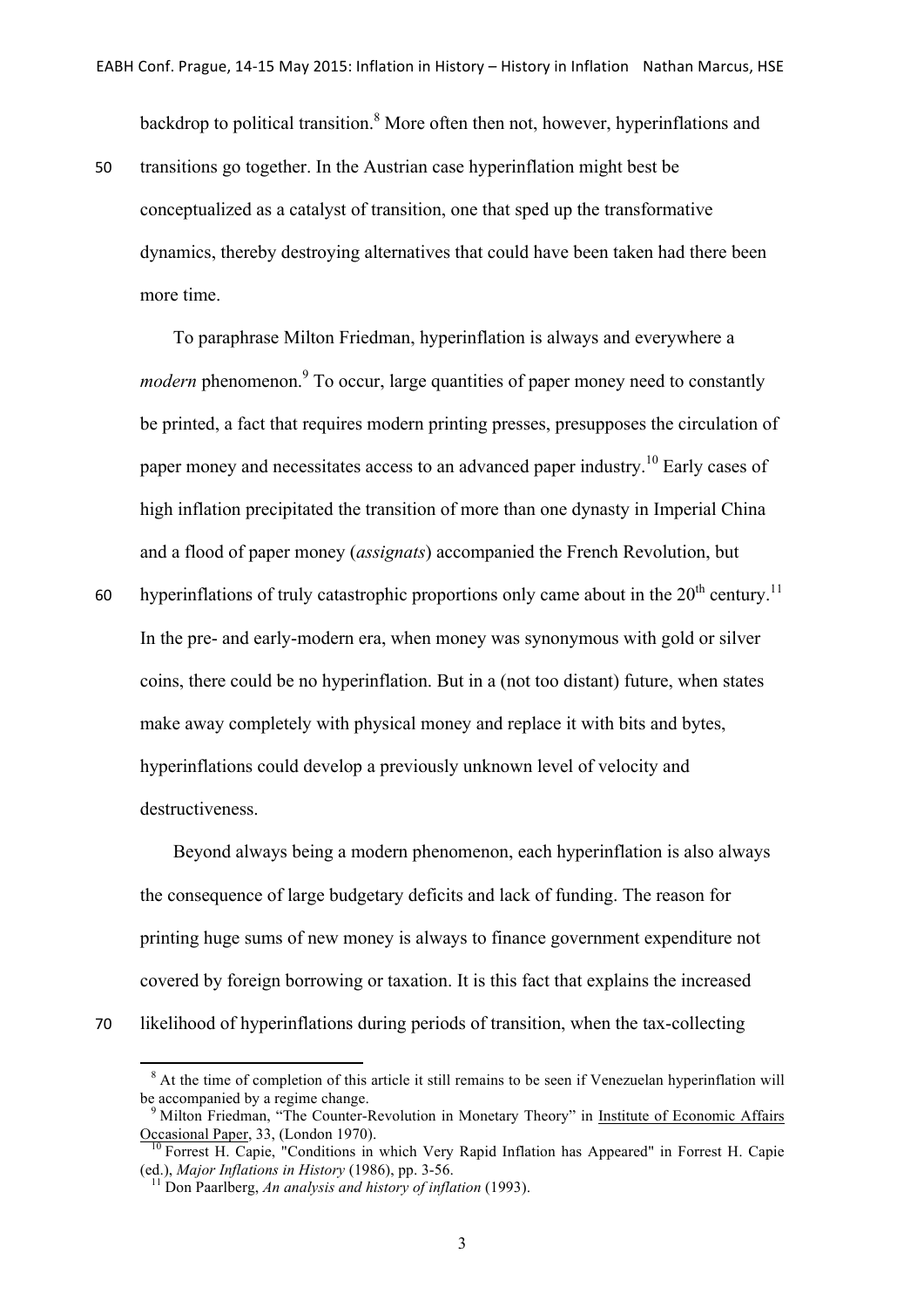power of the state disintegrates and an uncertain political future makes sovereign borrowing practically impossible. Once inflation accelerates, the problem quickly exacerbates because whatever tax revenue the state succeeds to procure rapidly looses value whilst nominal expenditures rise ever more quickly. As the budget deficit widens, devouring larger and larger amounts of newly printed money, hyperinflation is fueled by its own circular logic that is difficult to escape.

Both these pre-conditions – modern paper money and a significant budget deficit – were present in post-WWI Austria. Paper money had been circulating in Vienna since the  $18<sup>th</sup>$  century and from 1892 onwards the Austro-Hungarian bank in Vienna

80 had printed bank notes denominated in *Kronen* for the entire Empire.<sup>12</sup> Far more than other belligerents, Austro-Hungary had financed mobilization, armament and warfare almost entirely by issuing debt that could be monetized at the Austro-Hungarian Bank and not through taxation.<sup>13</sup> Because there was relatively little to buy in a wareconomy, most goods were rationed and prices were controlled, inflation was high but steady, with prices doubling roughly every twelve months. But after the end to hostilities, as new goods flooded the market and price restrictions were lifted, inflation soon began to rear its head more vigorously. Meanwhile, facing high budgetary expenditures and insufficient tax revenues, the Austrian government continued its war-time policy of covering a budget deficit through borrowing new 90 notes and mounting sovereign debt. $^{14}$ 

<sup>&</sup>lt;sup>12</sup> Siegfried Pressburger, *Oesterreichische Notenbank 1816-1966* (Vienna 1966).<br><sup>13</sup> Kernbauer, *Währungspolitik*, p. 21. Herbert Matis, "Notleidende Millionäre bevölkerten damals Österreich" in Helmut Konrad and Wolfgang Maderthaner (eds.), *Das Werden der Ersten Republik ...* 

<sup>&</sup>lt;sup>14</sup> On Austrian postwar inflation see foremost: Karl Bachinger und Herbert Matis, *Der Österreichische Schilling - Geschichte einer Währung* (Graz 1974). Christian Suppanz, *Die österreichische Inflation 1918-1922*, [Forschungsbericht No. 111, Institut für höhere Studien], (Vienna 1976). Karl Bachinger and Herbert Matis, "Die österreichische Nachkriegsinflation 1918-1922" in *Beträge zur Historischen Sozialkunde*, vol. 4 (1986), pp. 83-91. Alice Teichova, "Die Inflation der 1920er Jahre in Mitteleuropa im Vergleich" in *Beiträge zur historischen Sozialkunde*, vol. 4, (1986).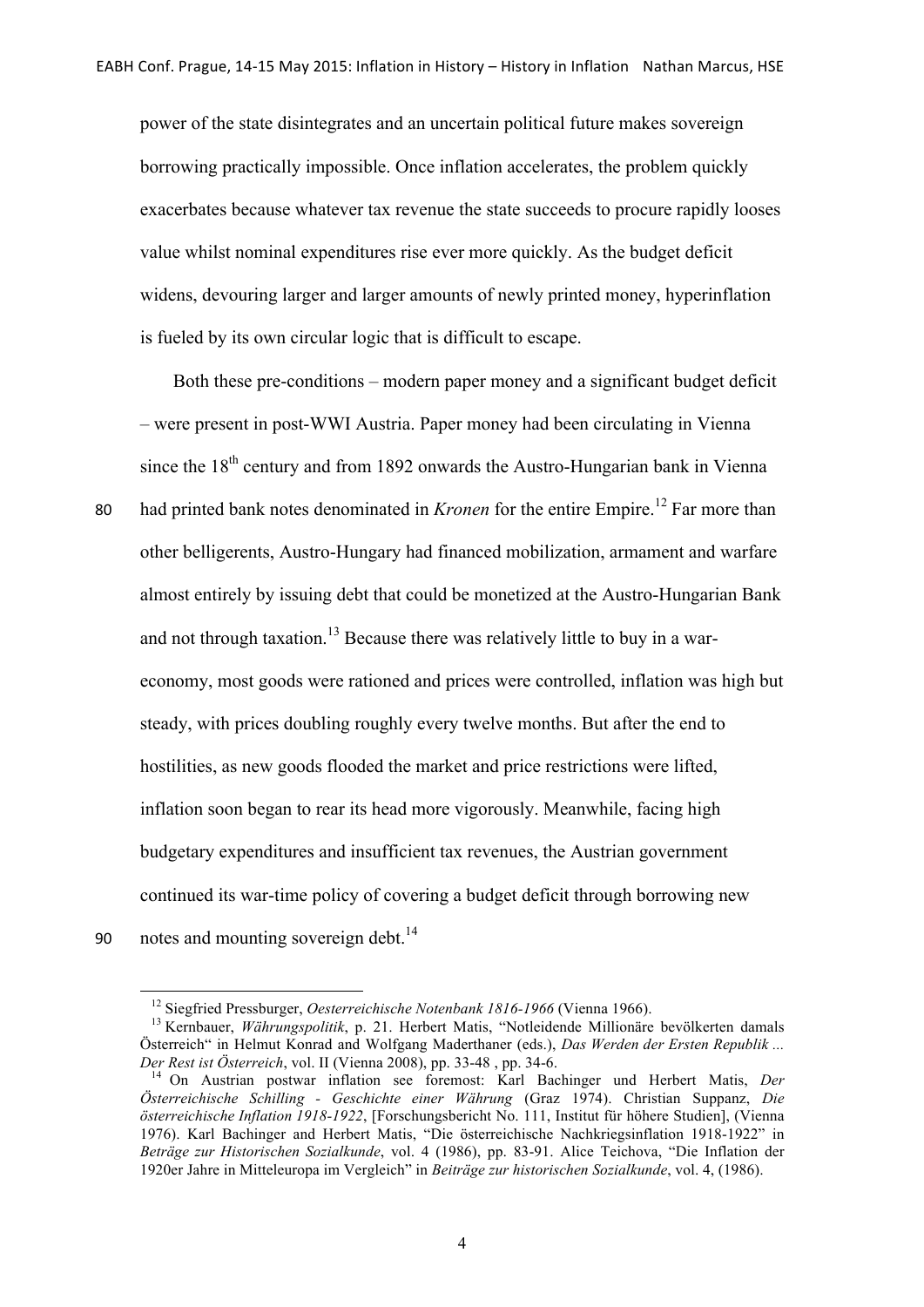Transition and transformation are often used interchangeably. When studying transitions, we are interested in the transformations that these shifts - from one set of social, political and economic institutions to another – produce. Transitions without noticeable transformations are hardly transitions at all. For many people in Western Germany, uniting with the former German Democratic Republic in 1990 was not much of a transition or transformation (except for West-Berliners of course). For the Germans in the East, however, transitioning from Real-Socialism to Market-Socialism incurred many a transformation, politically, socially, and not least financially. And whereas the East-German transition had a clear destination, many others around that 100 time did not. The Yugoslav transformation was soon mired with ethnic strife and a civil war that lasted for ten years. The Czechoslovak transition irrevocably transformed the country into two sovereign states by 1993. And the Soviet collapse during the 1990s was a poignant reminder of the speed at which a mighty Empire can disintegrate. The Yugoslav war was accompanied by hyperinflation, the Czechs and Slovaks managed to separate without a financial crisis, while the challenges of post-Soviet transition gave way to Russian hyperinflation of the early1990s. Hyperinflation often accompanies transition, so what transformative role does it play?

At first glance, it would seem obvious that hyperinflations have a negative bearing on transition. Hyperinflations destroy the value of money and impoverish 110 citizens by rendering savings, pensions and fixed incomes worthless. They undermine the financial sector by destroying banks' liquid capital reserves, by making loans and mortgages on their books valueless and foreign debt more costly. And they weaken the economy, as entire business sectors become unprofitable and consume their capital to buy time, amortization is reduced and profits cannot be accumulated. Hyperinflations destroy trust in public institutions, in the credibility of central banks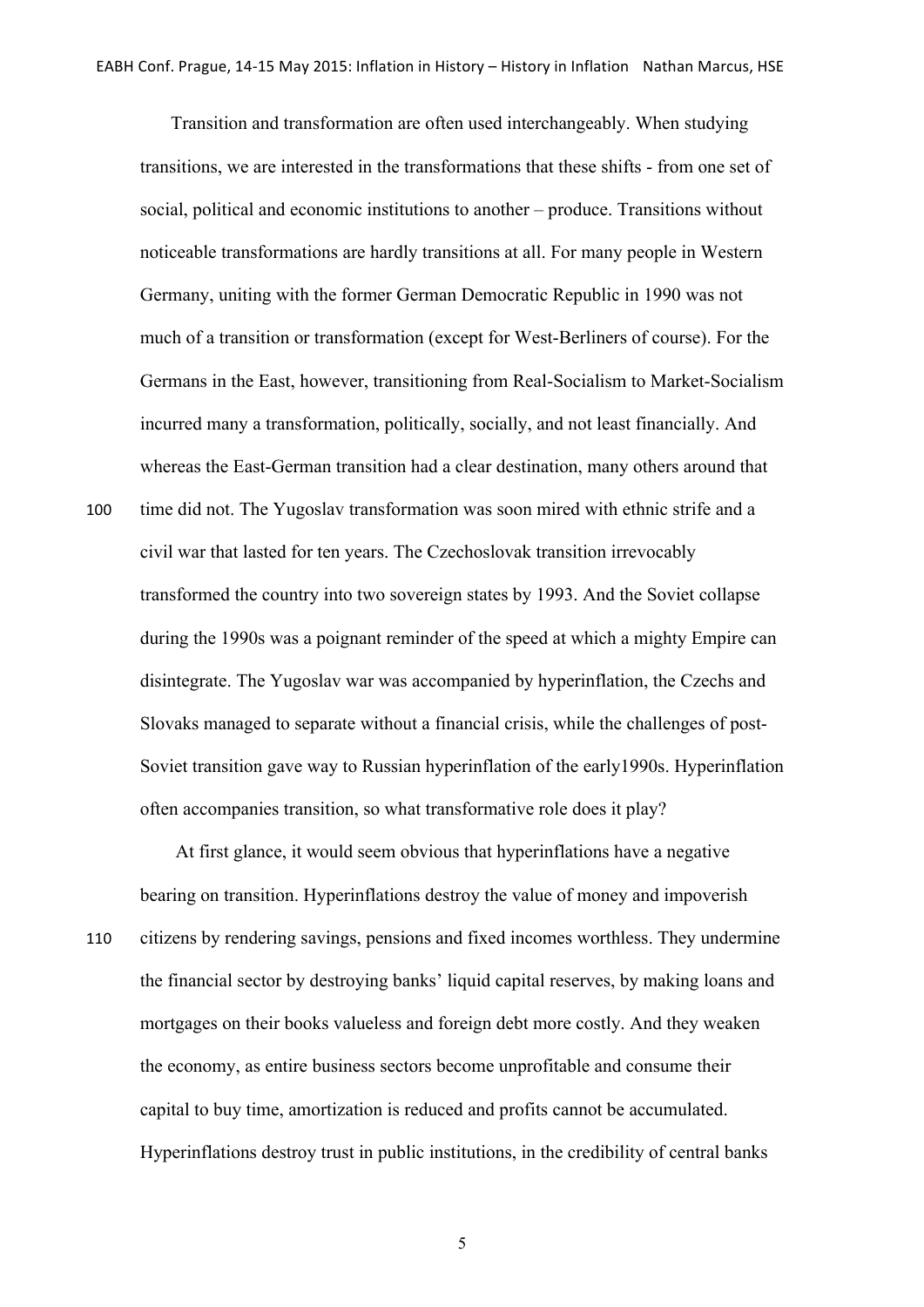and finance ministries, in the stability and even the viability of newly configured states. Unless one shares Lenin's penchant for complete destruction of the capitalist system, hyperinflations can certainly have but a negative impact on the outcome of transitions.

120 While it is impossible to argue with the negative financial and economic effects of hyperinflation, the nature of its impact on political and social transformation is less than obvious. As I wish to show here, the role of hyperinflation in the transformation of post-WWI Austria is best conceptualized not as a (negative) causal one, but as that of an accelerator, as a (positive) catalyst of existing dynamics, by which processes already under way were (dangerously) sped up. As I aim to show for the Austrian case, hyperinflations, through accelerating the dynamics of transformation, can destroy the existence of alternatives that might have else been chosen had the pace of transition been slower. It is in this sense that hyperinflations have a crucial path determining function during transition.

130  $***$ 

Hyperinflation is loosely defined as a rate of inflation that exceeds fifty percent per month. Such periods are usually rare and short, but they are preceded and often followed by longer stretches of relatively high inflation. In post-WWI Austria, monthly inflation rose twice above fifty percent, the first time between June and December 1921 and then again between June and August 1922. Inflation correlated closely with currency depreciation, which is easier to measure. Whereas there is only one exchange rate, there are a myriad of prices in the economy. And while the historian has access to almost continuous data on the exchange rate, it is difficult to track down daily data for all of the most important goods. It is thus practical to track 140 the exchange rate when illustrating Austrian inflation (*Graph 1*).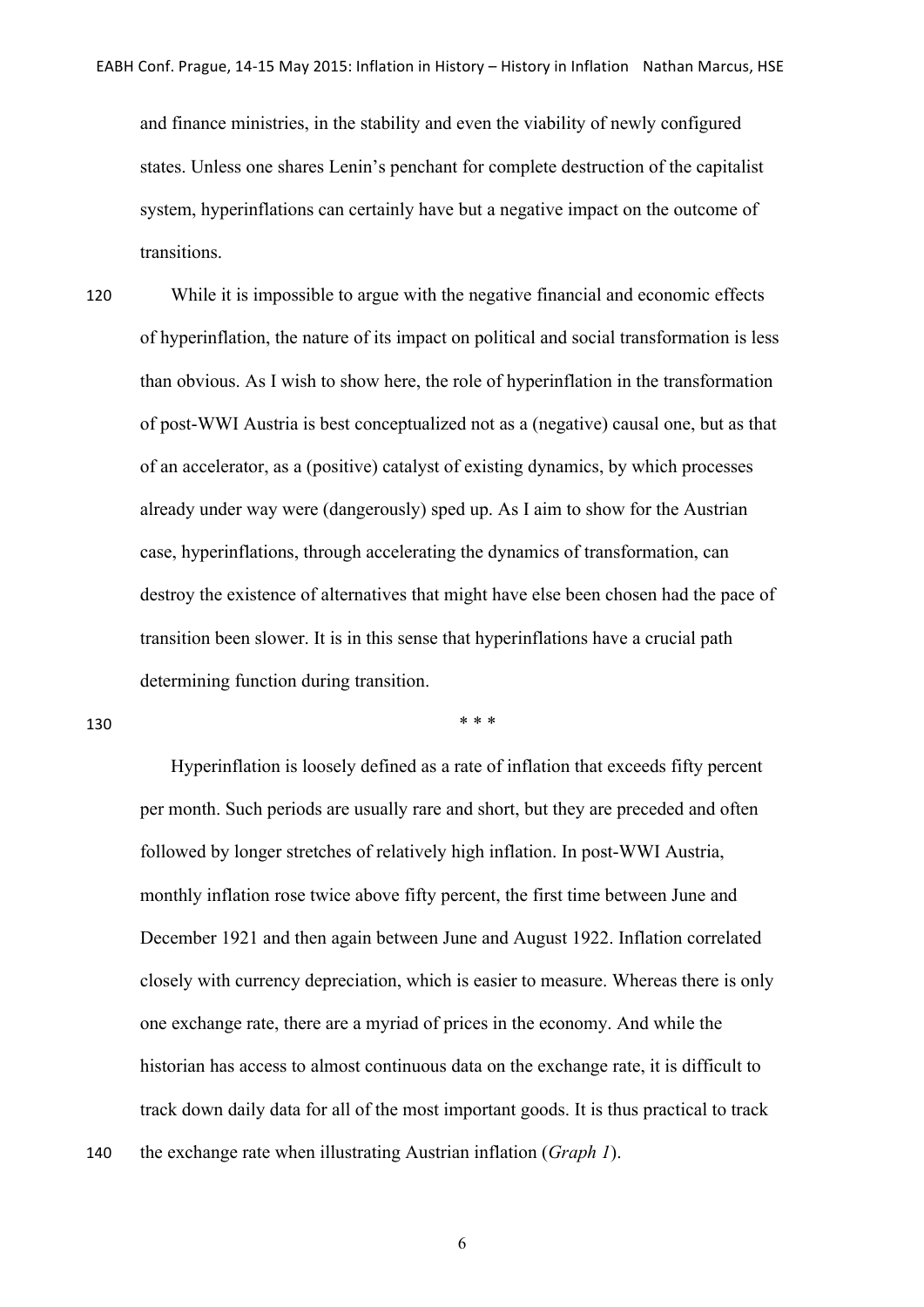The graph chosen here tracks the exchange rate to calculate the currency's depreciation per month on a daily basis. As expected the two periods of hyperinflation coincide with two periods when depreciation per month was above 50%. At its most extreme, in August 1922, month-on-month depreciation reached a staggering 150 percent.





<u> 1989 - Johann Stein, fransk politiker (d. 1989)</u>

The eyewitness Jan van Walré de Bordes published a first study of Austrian hyperinflation in 1924. Upon analyzing data on prices, the exchange rate and money supply he argued that the growth-rate of money supply lagged behind that of prices and that both were outpaced by depreciation, which led him to conclude that currency depreciation had been responsible for inflation. <sup>15</sup> As he explained, sudden drops in the value of the currency made Austrians run out in search for real goods before they got more expensive. Weary about future exchange loss they tried to convert their money into goods or foreign currencies, further fueling depreciation and price increases.

<sup>150</sup> *Source:* Austrian daily press.

<sup>15</sup> Jan van Walré de Bordes, *The Austrian Crown: Its Depreciation and Stabilization* (London 1924), pp. 144-53.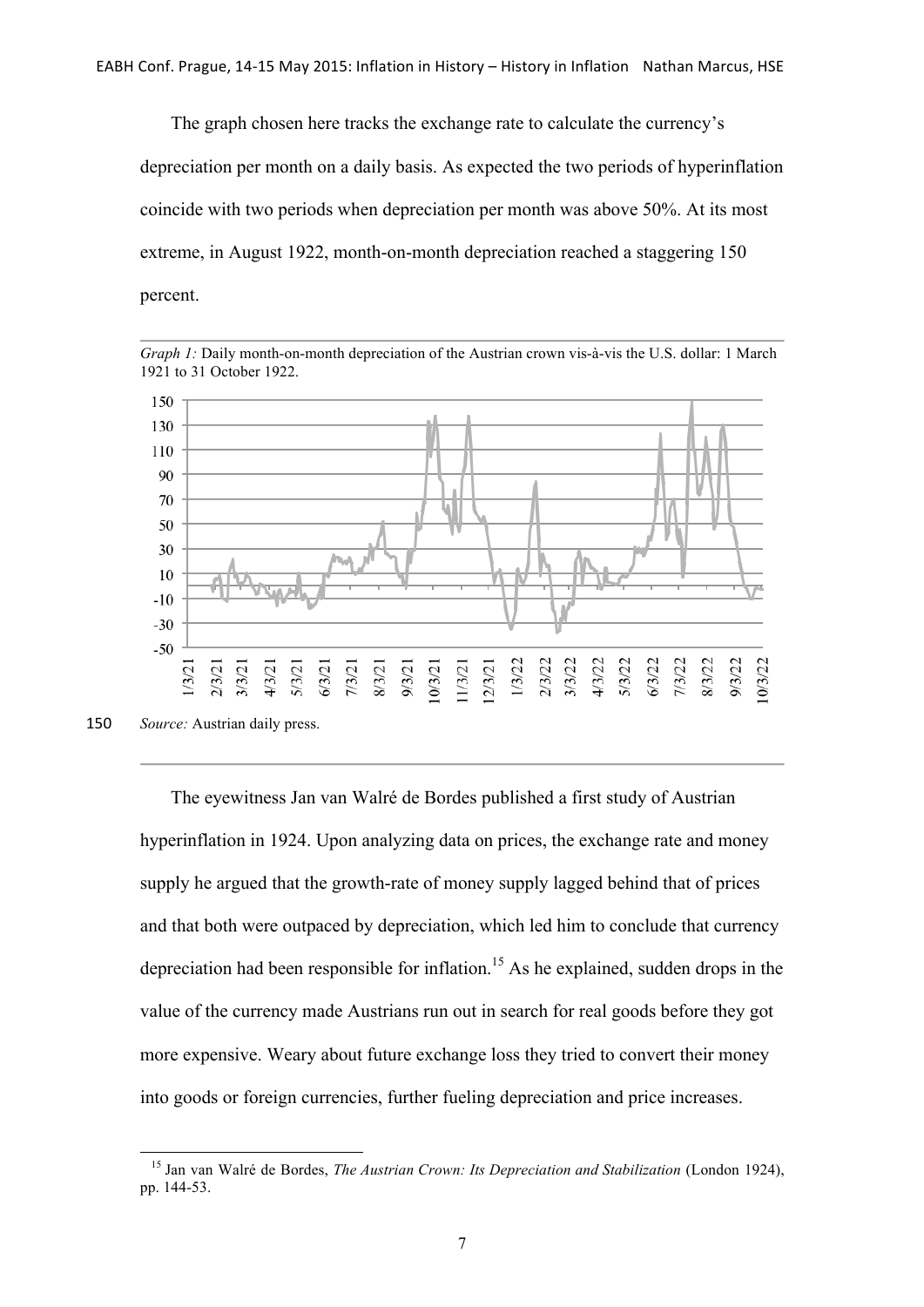160 Contemporaries already noted that such behavior was highly susceptible to rumors and swings of confidence.<sup>16</sup> In 1956 the economist Philip Cagan formalized this insight with a model in which inflation rates were determined by expectations about future prices. The expected cost of holding on to one's cash, i.e. the expected rate of inflation, defined the amount of real cash balances people were willing to hold on to. With a certain amount of cash in their possession, a change in the rate of expected inflation, due, say, to a sudden drop of on the exchanges, made people convert more money into real goods (especially if prices were slow to react).<sup>17</sup> As citizens went out to buy things, prices rose until they reached a level at which it was no longer worth converting cash into goods, or to put it differently, at which the real 170 value of money they held had been reduced to acceptable levels.

With a fall in real cash balances came a rising velocity of money. When rates of inflation rise and the exchange rate increase exponentially, people desire to hold less and less local currency. The speed at which money is spent thus increases. As people prefer spending their money to seeing it turn worthless, real goods are bought up and a consumption frenzy ensues. The accelerated velocity of money, the average speed at which it is spent, materializes in people's general haste to obtain goods, cash in paychecks, or seek foreign exchange. If it is true that the growth in money supply and

<sup>&</sup>lt;sup>16</sup> "The valuation of money in terms of goods and foreign exchange always includes a speculative aspect, i.e. it always includes the expected development of future conditions. If one expects depreciation to continue because the Government is unwilling to limit its usage of the printing press, then money will be valued lower than it would have been valued if no more inflation had to be expected. Because one expects depreciation to continue, one tries to get rid of the domestic currency which loses purchasing power on a daily basis by buying goods, stocks or foreign exchange." Ludwig Mises, "Inflation und Geldknappheit. – Gegen eine weitere Verwendung der Notenpresse." in *Die Neue Freie Presse* (henceforth *NFP*), 11 Mar. 1922. See also Friedrich Herz, "Der Economist. - Entspricht der Kurswert der Krone unserer wirtschaftlichen Lage?" in *NFP*, 18 Jan. 1921.

<sup>&</sup>lt;sup>17</sup> The real cash balance of an economy is the real value of cash circulating within the economy outside the Bank of Issue. It equals nominal circulation divided by the price level or exchange rate. During periods of high inflation, both circulation and prices increase, but prices increase faster so that real cash balances decline. Philip Cagan, "The Monetary Dynamics of Hyperinflation" in Forrest H. Capie, *Major Inflations in History* (1991). The decline in cash balances did not go unnoticed by Wilhelm Rosenberg, who pointed out that before the war Austrian circulation stood at 500 million Swiss francs whereas it had fallen to 200 million by May 1922. *NFP*, "Amerikanischer Vorschuss und Notenbank." 24 May 1922.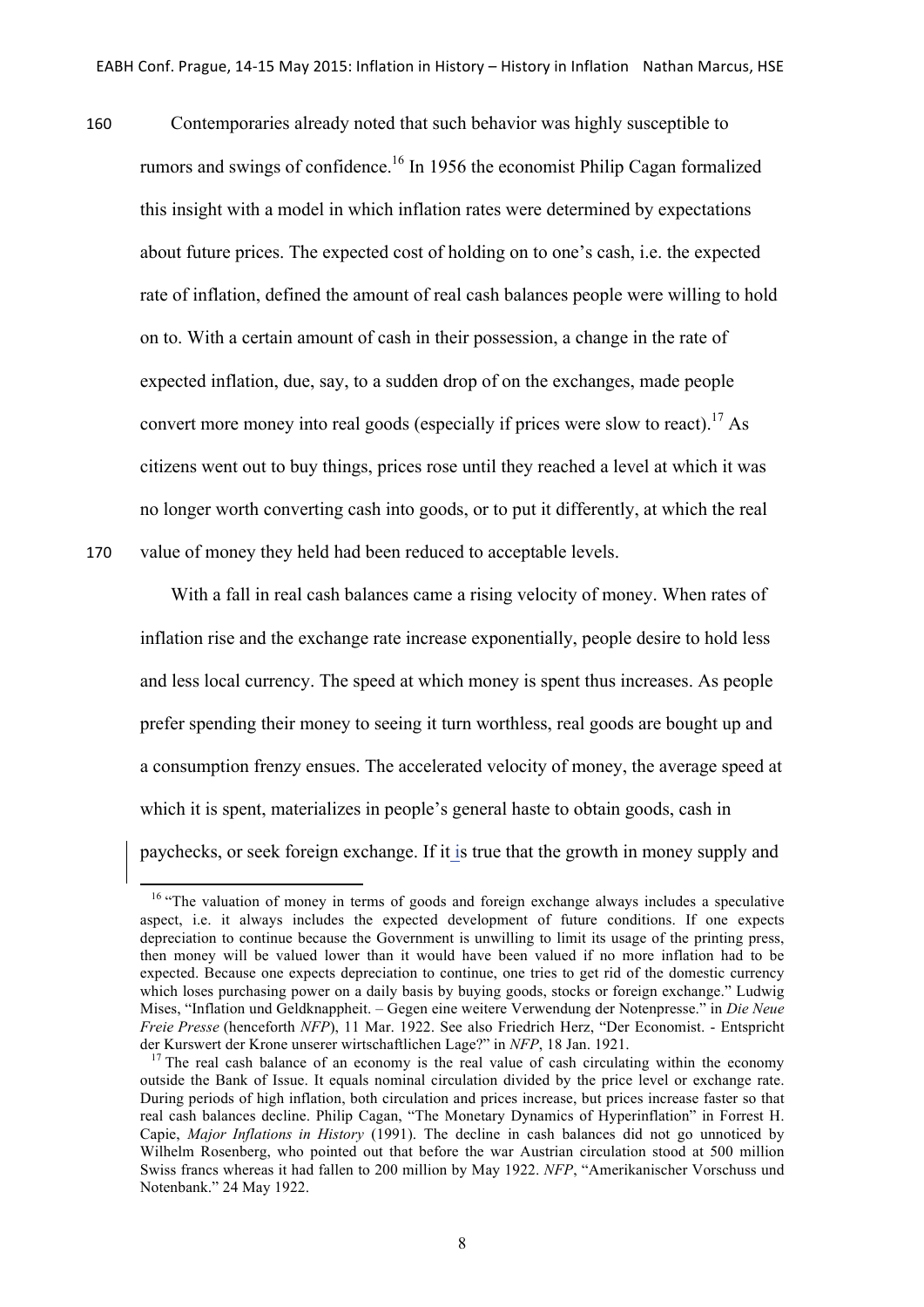rise of finance in 19th Europe accelerated each and everyone's own temporal experience of life, as argued by Georg Simmel, than such sensations were only 180 amplified by hyperinflation.<sup>18</sup> Thus De Bordes eloquently describes how a sudden depreciation and subsequent panic quickening the tempo of life:

When prices are rising from week to week, or it may be from day to day, and when it is known that the money received to-day will be worth less a few days hence, it becomes essential to part with it as quickly as possible and to buy in place of it goods which will not lose their value. To hold money meant inevitable loss [...] The art was to pass on one's money, as a kind of Black Jack, as rapidly as possible, to somebody else, to get rid of it *coûte que coûte*, as an infected thing, and to buy 190 goods before there should be a further rise in prices. [...] On days when there was a sharp rise in prices there would be a run on the shops. Prices would then increase from hour to hour, and the public were content to buy whatever they could lay their hands on.<sup>19</sup>

The acceleration of economic life spilled over into all spheres of society. Under sped-up conditions, decisions could not be postponed. As money and nominal assets dwindled quickly, some of the choices, made under pressure and without complete information, proved fateful. The number of suicides in Vienna as a share of total deaths dropped unexpectedly in 1922, suggesting that people had simply less time to 200 ponder taking their own lives.<sup>20</sup> Similarly, pregnant women had less time to decide whether to keep a baby or terminate the pregnancy prematurely. The number of births out of wedlock in relation to total deliveries reached a low in 1922 (12.4%), followed by 1923 (14.3%) and 1921 (16.5%), suggesting that the number of illegal abortions rose with hyperinflation.<sup>21</sup> Overall, however, the most important and unfortunate

<u> 1989 - Johann Stein, fransk politiker (d. 1989)</u>

<sup>&</sup>lt;sup>18</sup> Georg Simmel, *Philosophie des Geldes* (Leipzig 1900), pp. 506-54.<br><sup>19</sup> van Walré de Bordes, *The Austrian Crown*, pp. 163-4.<br><sup>20</sup> Kammer für Arbeiter und Angestellte in Wien, *Wirtschaftsstatistisches Jahrbuch 1926* 1927).<br><sup>21</sup> In 1904 this figure had stood at 30.5%. After reaching its nadir in 1922, it gradually rose back to

reach 24% by 1932. Abortion was illegal in Austria and abortion arrests increased from 288 in 1921 to 376 in 1922 and 460 in 1923. See Robert Hofstätter, *Die arbeitende Frau: Ihre wirtschaftliche Lage, Gesundheit, Ehe und Mutterschaft* (Vienna 1929). *Statistisches Jahrbuch der Stadt Wien, für das Jahr*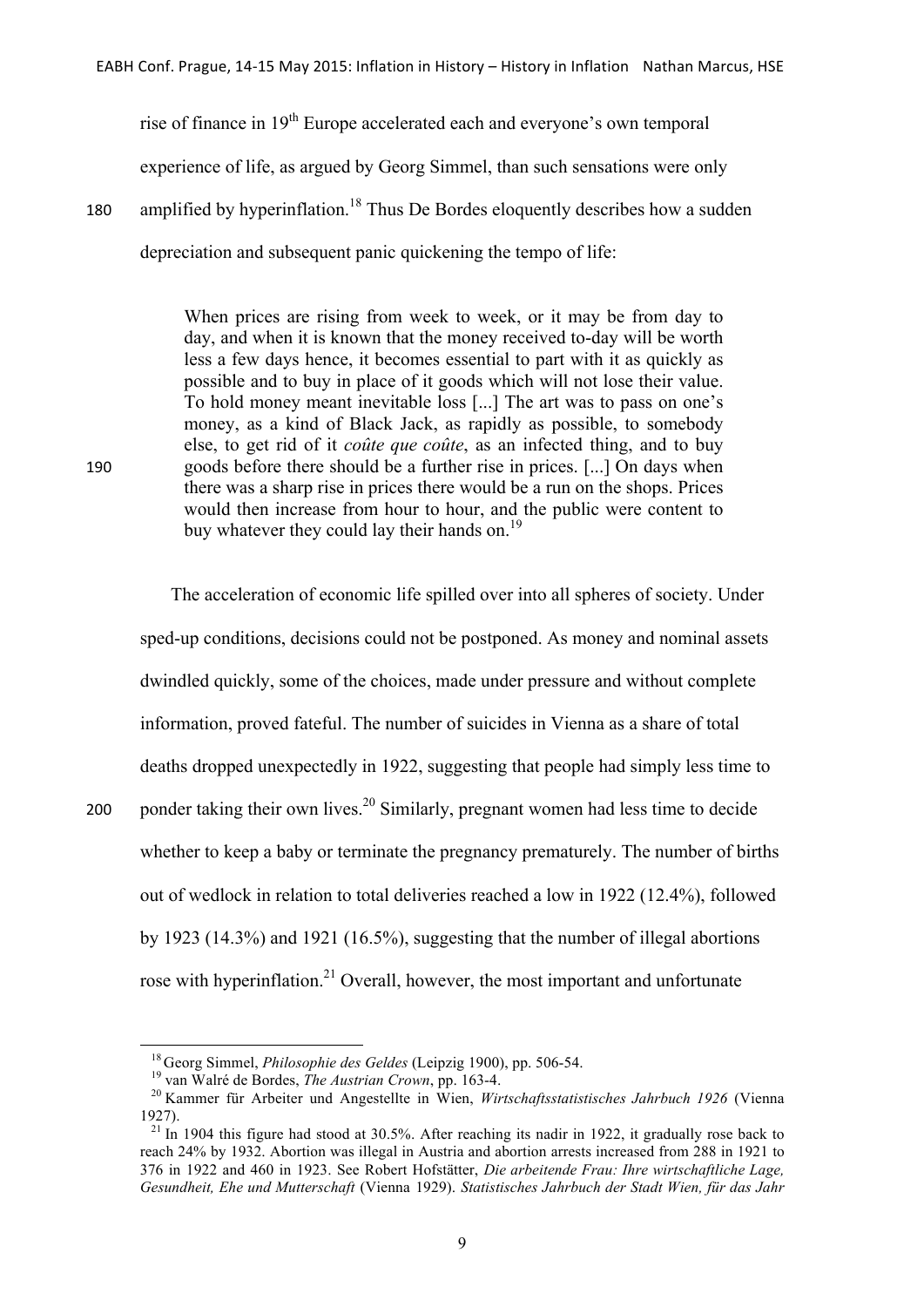consequence of the accelerated dynamics of hyperinflation was the rise to power and entrenchment of the Christian-Social party.

\* \* \*

Already before the abdication of the Habsburg Emperor Charles I. on 11 November 1918, a broad coalition government including all political parties had been 210 formed under the leadership of the Socialist Chancellor Karl Renner. First elections in February 1919 saw the Socialists win forty-one percent of votes, followed by the Christian Socials with almost thirty-six percent and the Pangermans with eighteen.<sup>22</sup> Two more governments uniting the parties were formed under Renner, but the coalition began to fall apart after the Christian-Socials left in June 1920. New elections on 17 October 1920 reduced the Socialists' parliamentary presence to 69 seats, while, with 85 out of 183 seats, the Christian Socials now emerged as Austria's strongest party.<sup>23</sup> The historian Karl Vocelka rightly points out that this political constellation – two strong parties vying for power– dominated Austria both in the interwar era, and in the one following 1945. But after World War Two, both parties 220 mostly shared control in coalition governments, whereas during the years following World War One the Christian-Socials would not relinquish their exclusive grip on power. The dynamics of hyperinflation, and the way it was ended, help explain the conservative's extraordinary success in holding on to power during the 1920s.

Studying how to terminate hyperinflations, the economist Thomas Sargent argued in 1981 that debt issued by governments and the unlikelihood of budget surpluses to repay that debt, were responsible for people's expectations about inflation.<sup>24</sup> High

 *1908* (Vienna 1910), p. 58 and *Statistisches Handbuch für die Republik Österreich*, 14 (Vienna 1933), p. 17.<br><sup>22</sup> Karl Vocelka, *Österreichische Geschichte* (Munich 2005), p. 98.<br><sup>23</sup> Dieter Nohlen and Philip Stöver, *Elections in Europe: A Data Handbook* (2010), p. 198.<br><sup>24</sup> Thomas J. Sargent, "The end of four big inflat

*Effects* (Chicago 1983).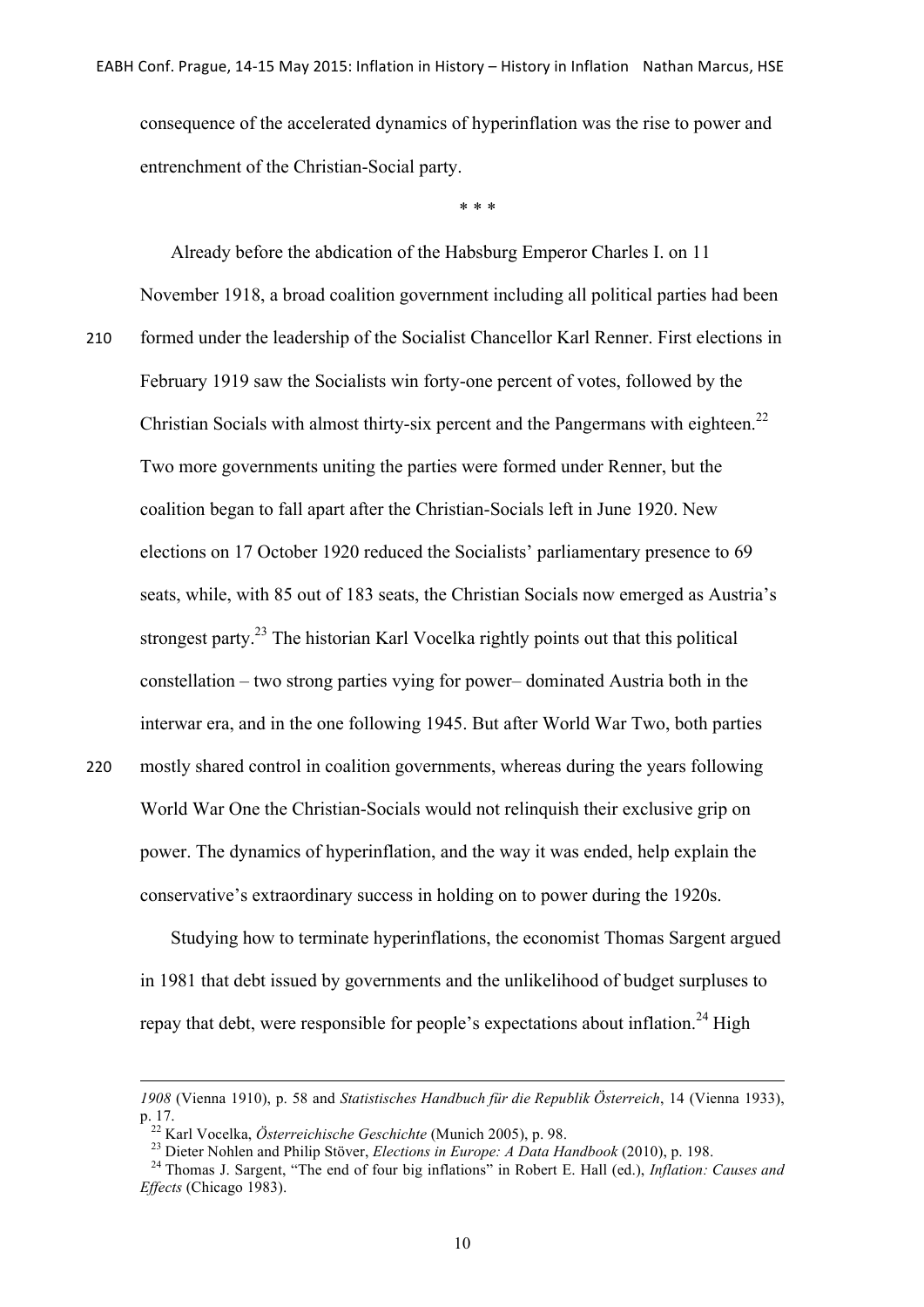inflations increase government deficits as tax revenues fail to keep up with expenditures, thereby creating a vicious spiral.<sup>25</sup> To exit hyperinflation, a credible regime change is needed that puts an end to the circular logic. To cut the vicious 230 circle, then, the new regime has to credibly suppress the budget deficit, end domestic borrowing and terminate the issue of new bank notes. In most cases this requires a foreign loan large enough to cover the budget deficit until stabilization is established and reforms show their desired effect.<sup>26</sup>

Indeed, from the outset, the conservative government that had come to power in Austria at the end of 1920 looked for foreign help to fight inflation. But repeated attempts at obtaining a foreign loan in 1921 came to naught and when an international conference convened in Genoa in spring 1922 failed to provide results, the Christian Social Prelate Ignaz Seipel ousted his colleague and Chancellor Johann Schober to take over himself at the helm of government. Throughout the summer months 240 inflation picked up as Seipel unsuccessfully tried to garner support for a foreign loan. In July, August and September 1922 Austrian hyperinflation reached its highest levels. Only when the League of Nations finally took up the Austrian question in August, and after an agreement was signed in Geneva in October, in which Austria promised reforms in return for loan guarantees from several foreign countries, was hyperinflation terminated.<sup>27</sup>

Foreign loan guarantees allowed the Austrian government to borrow credibly and terminate inflation. With foreign money, technical assistance and under direct supervision of the League of Nations, Seipel and the conservatives were able to stabilize the exchange rate and stop the galloping prices. The reforms Austria agreed

<sup>&</sup>lt;sup>25</sup> Kernbauer, pp. 35-8.<br><sup>26</sup> Julio A. Santaella, "Stabilization Programs and External Enforcement: Experience from the 1920s" in Staff Papers – International Monetary Fund, 40/3 (1993), pp. 584-621. 27 Nicole Piétri, *La reconstruction financière de l'Autriche 1921-1926* (Geneva 1970).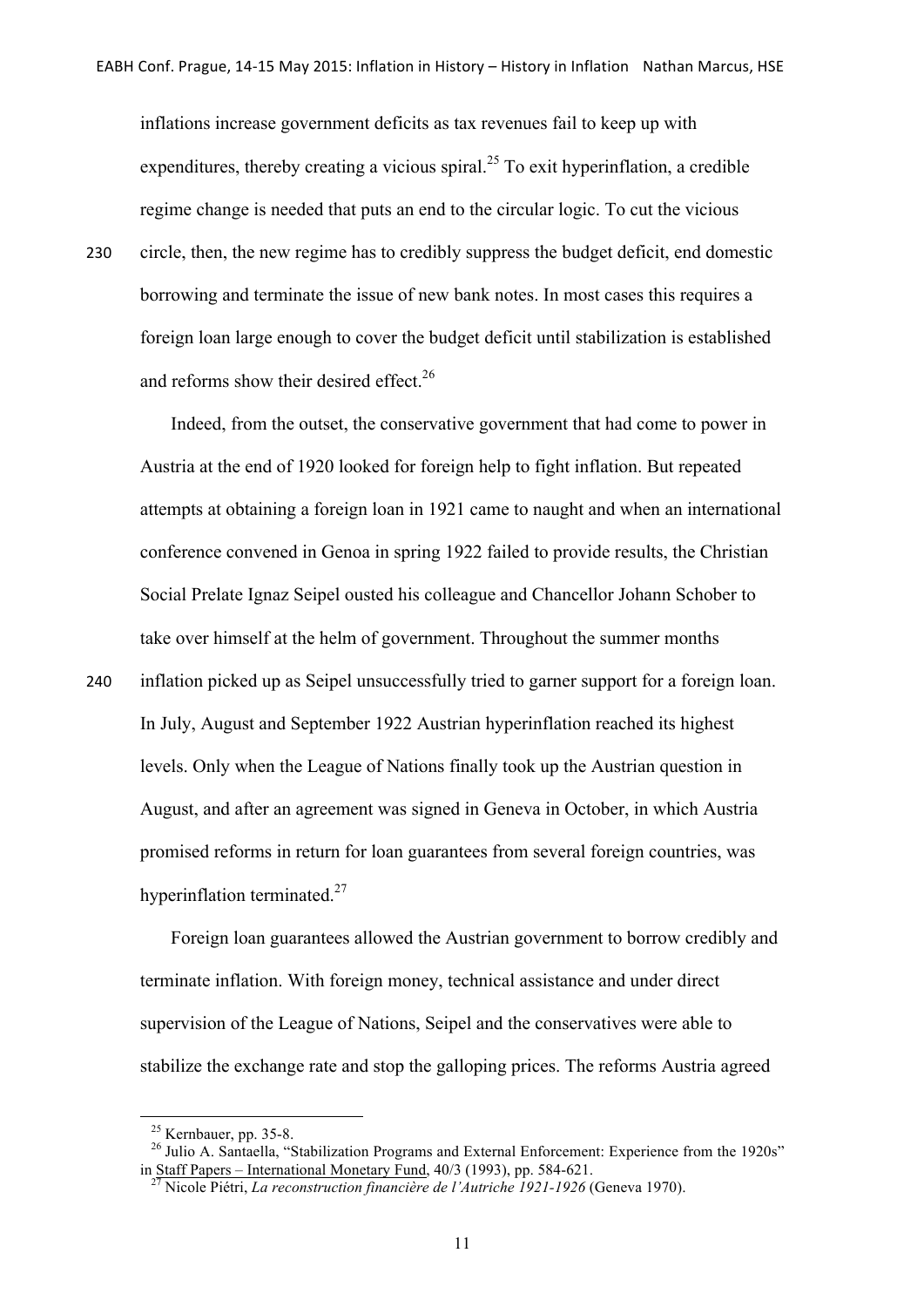250 to implement in return had several "path-determining" features. They bestowed on Austria a rigid programme of budgetary austerity and of administrative reforms, but no less importantly and probably as intentionally, they installed Seipel safely in power. The subsequent years and reforms were used to cement the political position of the Christian-Social party and weaken that of its Socialist rivals. <sup>28</sup>

It were the dynamics of hyperinflation that had hastened the process of party rivalry and thereby quickened political consolidation. If in normal times both parties might have joined into coalitions or rotated in and out of power, hyperinflation and the deteriorating situation had made political consolidation paramount. The worsening economic situation in Austria had kindled fears that unification with Germany might 260 become inevitable, and had therefore startled foreign governments into action. In return for help, they had desired a strong government with expanded executive powers, capable of implementing unpopular reforms. In fact, the Geneva protocols foresaw the partial elimination of parliament's authority and thereby a weakening of socialist opposition. Meanwhile, the Socialist party under the leadership of Otto Bauer could not but support Seipel's programme to terminate hyperinflation. Even though the reforms and the envisioned curtailment of parliament were loathsome, there was simply no time left to fight Seipel or come up with an alternative solution anymore – eventually the Socialists voted with Seipel on the crucial *Ermächtigungsgesetz*.<sup>29</sup>

The entrenchment of the Christian-Socials under the leadership of Chancellor 270 Seipel had long-lasting consequences. It created resentment within the Socialist party

 $28$  Though in full control of the Vienna Province and posing a serious political threat the Socialists never managed to dethrone the Christian Socials in the interwar period. Felix Czeike, "Wien" in Erika Weinzierl and Kurt Skalnik (eds.), *Österrreich 1918-1938: Geschichte der Ersten Republik*, vol. II, pp. 1043-66. <sup>29</sup> Not that passing the *Ermächtigungsgesetz* was easy as the Socialists drove a hard bargain and

managed to water it down significantly. Nathan Marcus, *Credibility, Confidence and Capital: Austrian Reconstruction and the Collapse of Global Finance, 1921-1931*, unpublished Ph.D. thesis, New York University (2012), pp. 111-25.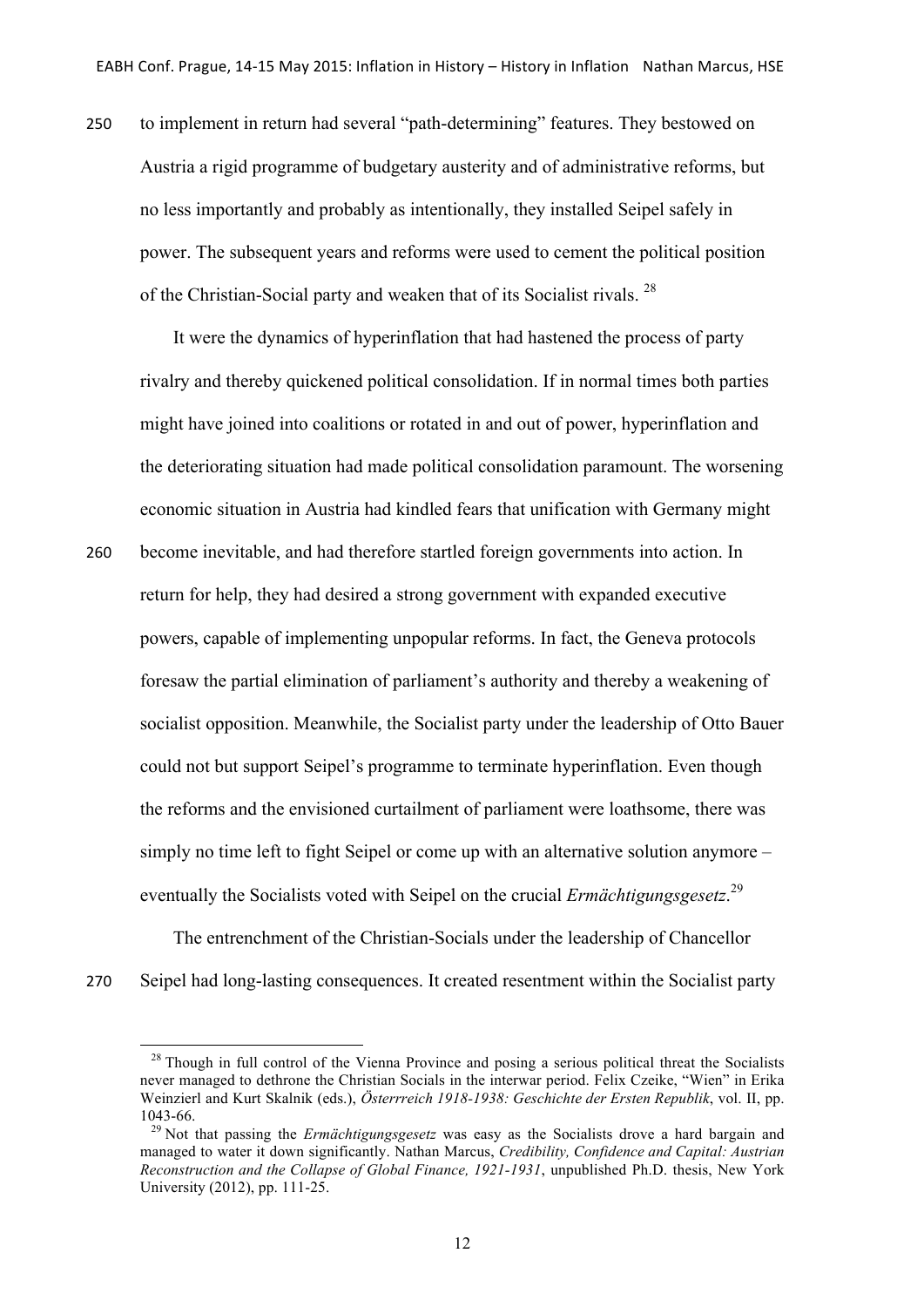and among Austrian workers that erupted violently during the July 1927 unrest. It reduced the readiness to compromise on the conservative side, further polarizing the political landscape. And with little chances of political rotation, corruption and mismanagement flourished within the conservative administration.<sup>30</sup> During the 1920s both sides also started financing and arming their paramilitary organizations (the Socialists publicly, the Christian-Socials secretly), blaming the other side of clandestinely preparing a *coup d'état*. Civil war almost broke out in 1929 and again 1931. Finally, the 1930s witnessed the gradual dismantlement of parliamentary democracy through actions taken by the Christian-Social Chancellor Engelbert

280 Dollfuss, resulting in the outbreak of violent clashes between the two armed groups in 1934, the establishment of a fascist dictatorship and the crush of Austria's Socialist party.

Economically, the dynamics of hyperinflation had important path-determining properties, too. At first, the effects of post-war inflation on the Austrian economy seemed largely positive. Once the post-war economic crisis of 1919 passed, production expanded and unemployment fell, with full employment reached by  $1921$ <sup>31</sup>. This was to a large part due to the return of normal economic conditions and the return of coal supplies, the lifting of war restrictions and the release of kept up demand, but no less important was the competitive advantage Austrian exporters 290 gained from the depreciation of their currency. With the change in prices and wages lagging behind the fall of the exchange rate, Austrian exports were cheap by

<sup>&</sup>lt;sup>30</sup> Karl Ausch, *Als die Banken fielen: Zur Soziologie der politischen Korruption* (Vienna 1968).<br><sup>31</sup> Karl Bachinger and Herbert Matis, "Inflation in Austria after World War I (1918-1922)" in Herbert

Matis (ed.), *The Economic Development of Austria since 1870* (Cambridge 1994), p. 320.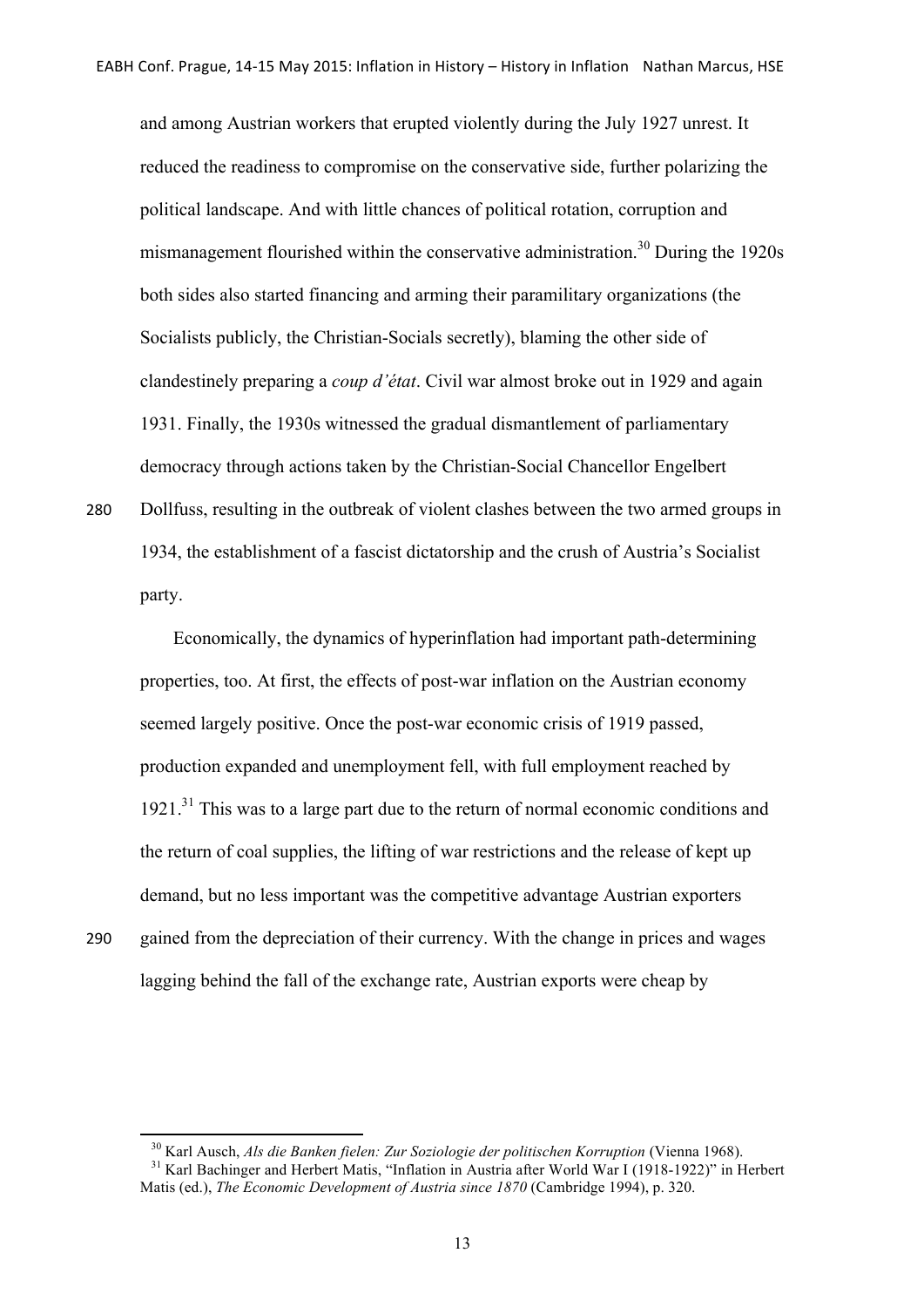international standards. Austrian exporters flourished, providing employment for workers in factories, commerce and transportation.<sup>32</sup>

Once inflation turned into hyperinflation, however, and prices and wages began to adjust more rapidly, the inflation premium exporters had enjoyed evaporated.<sup>33</sup> Falling profits and high inflation were detrimental to capital accumulation and therefore to amortization and new investments. Indeed, Austrian industries often failed to pay for the amortization of their physical capital, while the proceeds from sales did not cover the costs of replenishing stocks. As the export-boom came to an

300 end unemployment rose and increased fourfold from 1921 to 1922.<sup>34</sup> Facilitated by the inflationary economy, which made almost any investments profitable, 1,200 new factories had been founded in Austria since 1919, but many investments were unsound and once hyperinflation ended they turned out to be unsustainable.<sup>35</sup>

The effects of hyperinflation cast a long shadow over the country's subsequent economic development. For the reminder of the 1920s Austrian producers struggled to

<sup>32</sup> Hans Kernbauer, Eduard März and Fritz Weber, "Die wirtschaftliche Entwicklung" in Erika Weinzierl and Kurt Skalnik (eds.), *Österrreich 1918-1938: Geschichte der Ersten Republik* (Graz 1983), pp. 343-79.<br><sup>33</sup> It is worth quoting the classic account by Charles Gulick: "After several months of sham

prosperity, however, the adverse consequences of the inflation became apparent. Other countries began to protect themselves against Austrian 'currency dumping' by high tariffs and import prohibitions. The faster the crown fell, the more difficult it became for the entrepreneur to secure the foreign exchange needed for the purchases of raw materials. From one turnover to another the working capital of industry became smaller and smaller. Restriction of production was the unavoidable consequence. Credit was dear, 20 per cent and more, and difficult to obtain. The rate of exchange rushed down so rapidly that the whirling note-printing presses were unable to maintain the pace. Thus the gold value of the continuously increasing circulation rapidly decreased, producing a grave tightening of money. Therefore, toward the end of the summer of 1921, the period of good trade, the *Inflationskonjunktur*, was approaching its end." Charles A. Gulick, *Austria: From Habsburg to Hitler* (Los Angeles 1948), vol. I, p. 157.<br><sup>34</sup> Unemployment grew further after stabilization, though partially due to the reforms initiated and not

just because of stabilization. See Elmus Wicker, "Terminating Hyperinflation in the Dismembered Habsburg Monarchy" in The American Economic Review, 76/3 (1986), pp. 350-64. Kernbauer, *Währungspolitik*, p. 48. Bachinger and Matis, "Die österreichische Nachkriegsinflation 1918-1922", pp. 86-7. Fritz Weber, "Grosse Hoffnungen und k(l)eine Erfolge. Zur Vorgeschichte der österreichischen Finanzkrise von 1931" in Oliver Rathkolb, Theodor Venus and Ulrike Zimmerl (eds.) *Bank Austria Creditanstalt - 150 Jahre oesterreichische Bankengeschichte im Zentrum Europas*

<sup>&</sup>lt;sup>35</sup> Fritz Weber, "Zusammenbruch, Inflation und Hyperinflation Zur politischen Ökonomie der Geldentwertung in Österreich 1918 bis 1922" in Konrad and Maderthaner (eds.), *Das Werden der Ersten Republik*, vol. II, pp. 7-32, p. 18.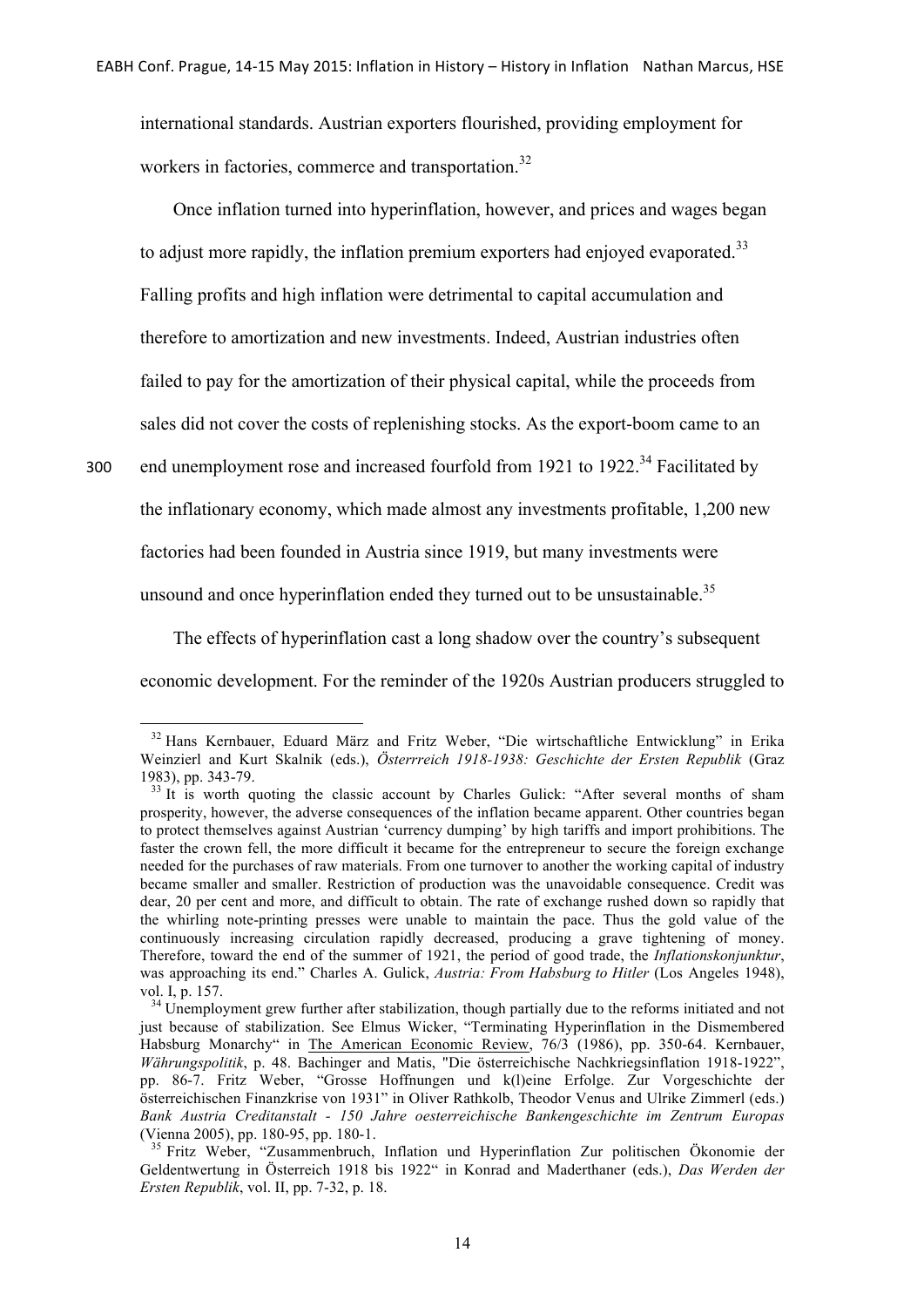become profitable and expand production. In urgent need of new machines and infrastructure but lacking capital, they were forced to rely on expensive bank credit for investments and amortization. Hyperinflation and depreciation had bestowed a high level of interest-rates on the country, making it difficult for all but the most 310 productive Austrian businesses to turn out a profit. Surrounded by tariff-barriers and cut-off from historical supply lines and customer groups, Austrian businesses had to not just modernize, but also to realign their production. Without hyperinflation, they might have had the time to do so gradually, but the accelerated inflation left businesses with too little time and means to face the challenge of adjustment. Instead capital reserves were spent on faulty investment decisions or eaten up by hyperinflation.

The financial impact of hyperinflation on Austrian banks was similarly serious. First, there was an unhealthy growth of the financial and commercial sector fueled by the quick gains inflation made possible. From 1919 to 1925 the number of banks and 320 financial institutions doubled only to fall back again thereafter.<sup>36</sup> Second, the banks, facing the loss of capital and deposits, aggressively bought corporate shares, while increasingly indebted producers turned to credit to uphold production, expanding an already overblown banking sector even further.<sup>37</sup>

Like Austrian industrial producers, the banks too were confronted with a new reality, in which much of their traditional business was now located beyond national borders. And again, without hyperinflation, adjustment to the new conditions could have been pursued prudently and successfully, but currency depreciation had literally destroyed the entire banking apparatus to its core. The destruction of capital, savings

<sup>36</sup> Fritz Weber, "Zusammenbruch, Inflation und Hyperinflation", p. 18. See also, Max Sokal, "Austrian Banks" in Annals of the American Academy of Political and Social Science, vol. 98,

Supplement: Present Day Social and Industrial Conditions in Austria, (1921), pp. 34-40.<br><sup>37</sup> Fritz Weber, ""Grosse Hoffnungen und k(l)eine Erfolge." pp. 180-1.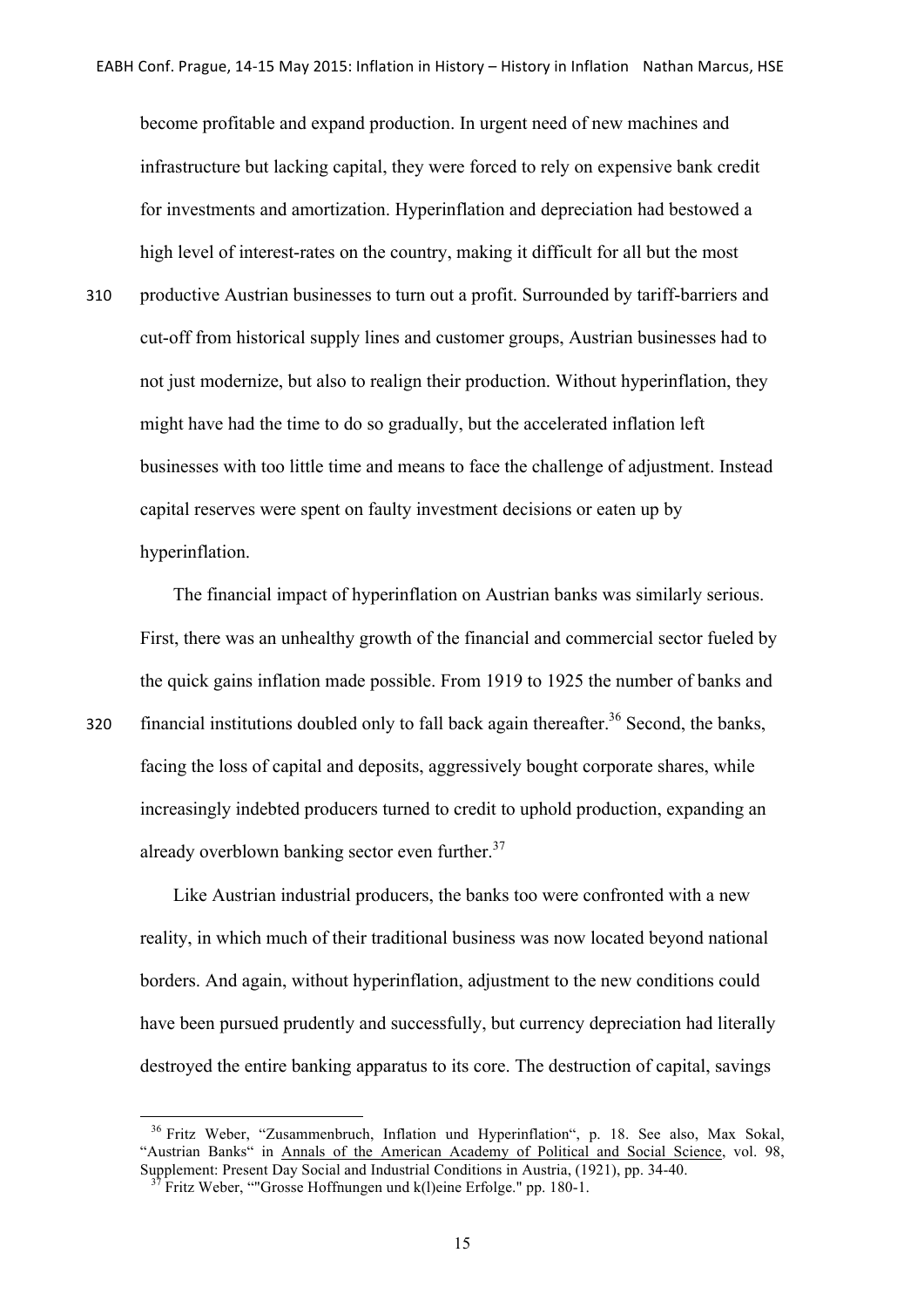and reserves had serious long-term consequences as the banks were forced to rely on

330 foreign loans and shareholders. The lack of capital and the need to attract foreign funds resulted in a high level of interest rates, which prevailed throughout the 1920s, and made profitable investments almost impossible.<sup>38</sup>

Hyperinflation, thus, accelerated the rate of depreciation of capital and liquid reserves held by businesses and banks forcing them to adjust rapidly to the new conditions. Both sectors lost precious time and by the time of stabilization faced a narrowed horizon of alternatives. Certainly both banks and businesses suffered from hyperinflation through the loss of capital, but it was the speed at which this transformation occurred, which made it so difficult to grapple with. Through destroying the capital base of banks and businesses so rapidly, hyperinflation had

340 eliminated options of modernization, gradual adjustment, and structural transformation. It left businesses and banks with little choice but to obtain fresh capital abroad at high rates that stifled the economy throughout the 1920s and made both banks and industry dangerously dependent on foreign loans.

The accelerated pace of inflation and depreciation during hyperinflation destroyed viable alternatives. It curtailed the horizon of available options to Austrian citizens, businesses and banks. It did so by functioning as a catalyst of transition, speeding up the transformative process, accelerating its dynamics. By increasing the pace of transformation, it eliminated realistic alternatives and thus was formative in a path-dependent way.

<u> 1989 - Johann Stein, fransk politiker (d. 1989)</u>

350 It is difficult to identify the path-determining effects hyperinflation had on an individual level. The eradication of savings and of fixed-income assets (cash, deposits

<sup>38</sup> Hans Kernbauer and Fritz Weber, "Die Wiener Grossbanken in der Zeit der Kriegs- und Nachkriegsinflation" in Gerald D. Feldman (ed.), *Die Erfahrung der Inflation im internationalen Zusammenhang und Vergleich* (Berlin 1984), pp. 142-87. Fritz Weber, "Zusammenbruch, Inflation und Hyperinflation", p. 28.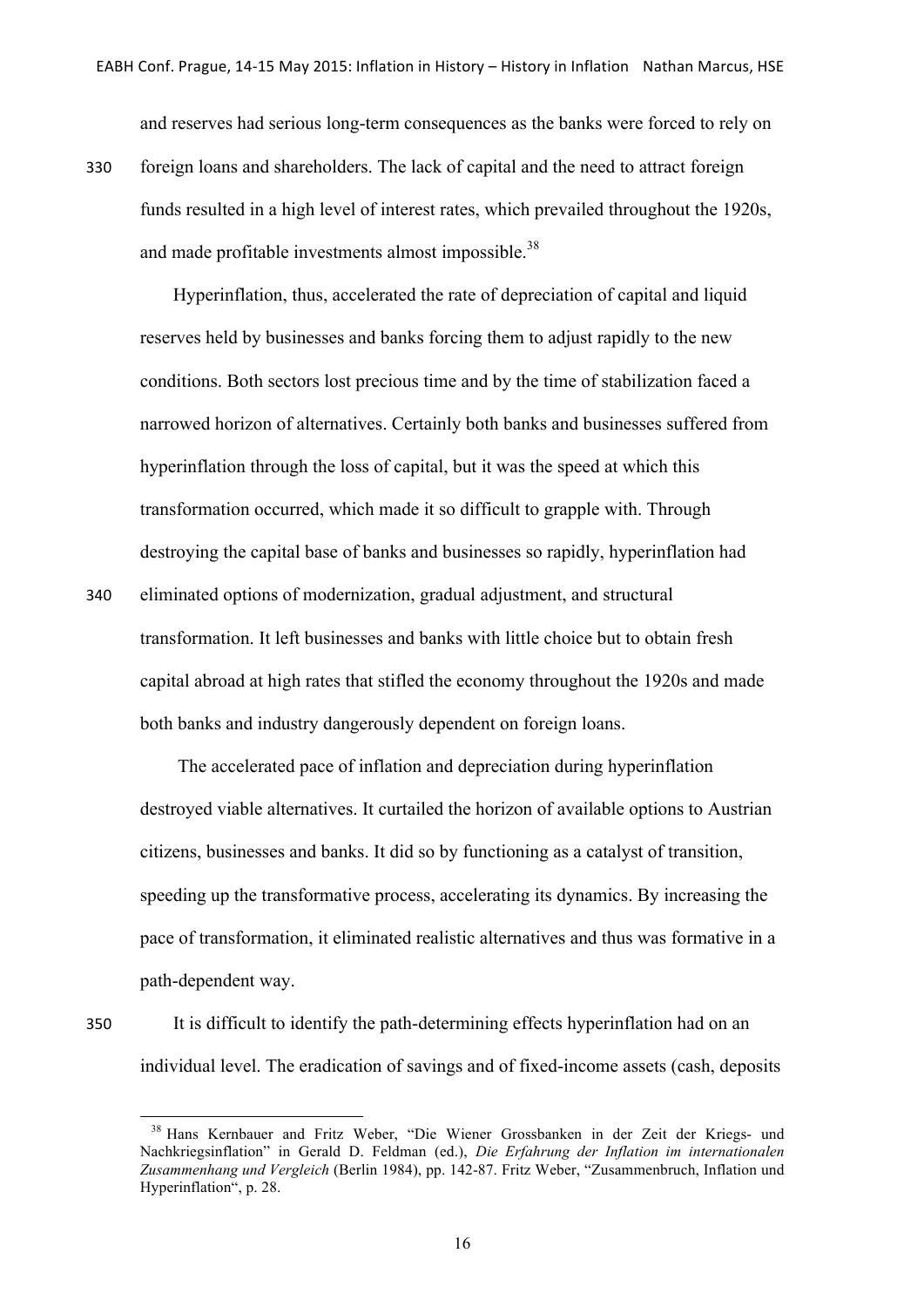and bonds) meant the pauperization of Austria's middle-class, an effect commonly noted as a main cause for Austria's subsequent political polarization.<sup>39</sup> But in line of this paper's argument, we are more interested in the immediate transformations brought about by accelerated dynamics during hyperinflation. The famous study by Austrian sociologists on the Austrian village of Marienthal during the Great Depression concluded that long-term unemployed experienced a distorted sense of time.<sup>40</sup> Unemployed women who were able to fill their day with the purposes of childrearing and house-work showed no distorted sense of time, but unemployed men, 360 suffering from idleness and hopelessness experienced time go by slower.

One might thus expect that during times of hyperinflation, when people *rush* to spend the their money, when everything is accelerated, the subjective experience of time is faster, too. A possibly useful glimpse into people's individual behavior during hyperinflation is provided by the statistics of the Austrian Tobacco monopoly. Its revenue figures allow us to estimate the amount of tobacco bought by consumers during the period of hyperinflation. Prices of tobacco products in Austria were fixed by law and thus often lagged behind inflation. As nominal prices rose, the real price of tobacco products fell significantly until, eventually, a law would be passed to adjust the price of tobacco.<sup>41</sup> The amount of tobacco purchased each month 370 fluctuated. Before price hikes, when tobacco was generally cheap, it was bought in

<sup>&</sup>lt;u> 1989 - Johann Stein, fransk politiker (d. 1989)</u> <sup>39</sup> See e.g. Kernbauer, *Währungspolitik*, p. 48-9. Fritz Weber, "Zusammenbruch, Inflation und Hyperinflation", pp. 28-9. Bachinger and Matis, "Inflation in Austria after World War I (1918-1922)"<br>pp. 322-3. But also Otto Bauer, *Die österreichische Revolution* (Vienna 1923).

pp. 322-3. But also Otto Bauer, *Die österreichische Revolution* (Vienna 1923). <sup>40</sup> Maria Jahoda, Paul Lazarsfeld and Hans Zeisel, *Die Arbeitslosen von Marienthal. Ein soziographischer Versuch über die Wirkungen langdauernder Arbeitslosigkeit* (Frankfurt a. M. 1975),

<sup>&</sup>lt;sup>1</sup> This was also true for transportation on Vienna's municipal tramway. It would be interesting to contrast the tobacco data with revenue from ticket-fare sales.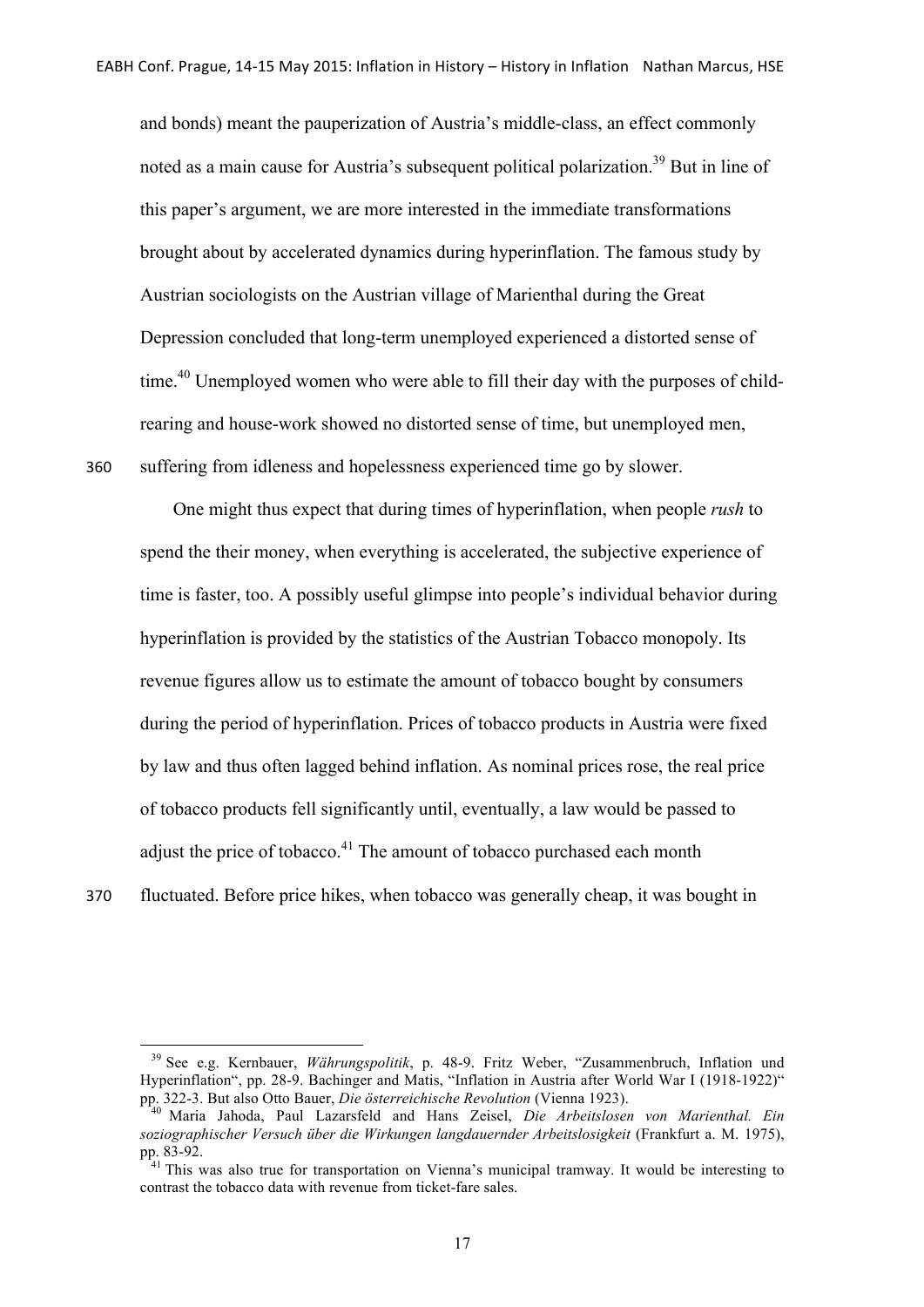EABH Conf. Prague, 14-15 May 2015: Inflation in History – History in Inflation Nathan Marcus, HSE **purchases**

large amounts, while after price-hikes the amount of tobacco sold expectedly fell

(*Graph 2*). 42



*Source*: *SdN, C 13 Reconstruction financière de l'Autriche 1922 – 1926*: « Statements Monthly Gross Receipts Tobacco » *and* « Annexe I. Gages Affectés aux Emprunts Autrichien, Dépenses et Recettes du Monopole des Tabacs en 1921-1922-1923 (Rendement net.) ». Tobacco purchases are given as a relative figure: January 1921 = 262. Price adjustments are shown relative to the largest one of 380 November 1921, which was 258%. Information on the adjustments was gathered from the relevant issues of the Austrian *Bundesgesetzblatt*.

Hyperinflation caused the real price of tobacco products to fall and people bought more cigarettes and cigars because of their abnormally low price and in anticipation of expected price hikes. After price adjustments, purchases of cigarettes and cigars fell below normal levels and consumers probably also consumed stocks they had amassed previously. Purchases of tobacco products thus peaked during hyperinflation in October 1921, fell after the price adjustment in November, and continued to rise as 390 high rates of inflation persisted. When the second wave of hyperinflation ensued in June 1922, sales in tobacco increased once more as the real price of tobacco products

<sup>&</sup>lt;u> 1989 - Johann Stein, fransk politiker (d. 1989)</u> <sup>42</sup> People were sensitive to the changes in tobacco prices. The *NFP* published a report on November  $9<sup>th</sup>$  that rumors about an increase in tobacco prices were not accurate and reported on the 20<sup>th</sup> of October that tobacco prices would be increased by 25 to 30% within two days. *NFP*, Morgenblatt, 9/11/1922: "Keine Erhöhung der Preise für Rauchmaterialien." *NFP*, Morgenblatt, 20/10/1922: "Neuerliche Erhöhung der Rauchwarenpreise." Another article in the *NFP* observed that in the middleclass districts, consumption of higher quality products had fallen while in working class neighborhoods expensive tobaccos were being consumed, and noted that the number of female smokers had increased, too. *NFP*, Nachmittagsblatt, 23/10/1922: "Die Erhöhung der Rauchwarenpreise."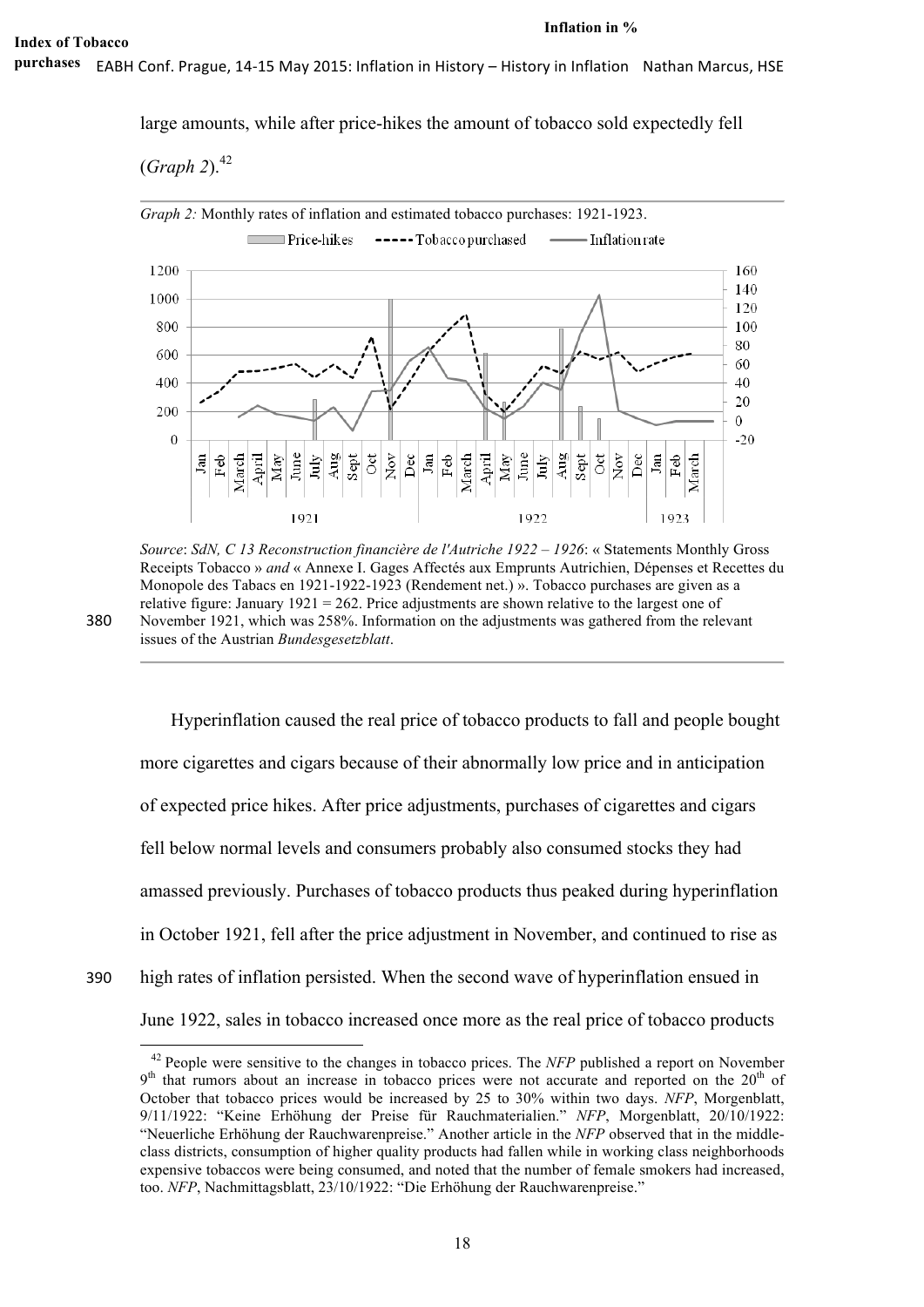fell abruptly. Price adjustments in August, September and October were not enough to bring tobacco prices up to a realistic level.

Whereas habits of unemployed during the great depression might have reflected a subjective slowing down of time, the opposite was probably true for people during hyperinflation. The accelerated dynamics, the haste of running to exchange or spend one's money, went hand-in-hand with a larger and probably quickened tobacco consumption. Even if some were horded or bartered, the larger volume of acquired cigarettes would have resulted in more of them being smoked on an individual level, 400 more hastily, more often and over a shorter period of time. The accelerated dynamics of transition during hyperinflation hastened the pace of life for individuals down to the experience of smoking a cigarette.

\* \* \*

Since Antiquity historians have studied the invariable transition of society from one set of institutions to another. Plato outlined the decline of society as it moves from Aristocracy through Democracy towards Tyranny in his *Republic*. Each transition is coupled with transformation, with changes to the way society is ruled, governed, organized. It is, however, entirely modern when such transitions are coupled with a collapse that leads to hyperinflation. Only in modern society does the 410 collapse of fiscal stability incur the complete loss of savings and capital. More importantly, perhaps, only in modern society does hyperinflation speed up the transitional dynamics and thereby eliminate important alternate outcomes.

For scholars studying transition and transformation this insight should be of interest. Transitions are always crucial and important points in time and societies better get them right. The danger of financial instability during transitions is common place and often unavoidable. In some cases, such as the Bolshevik revolution,